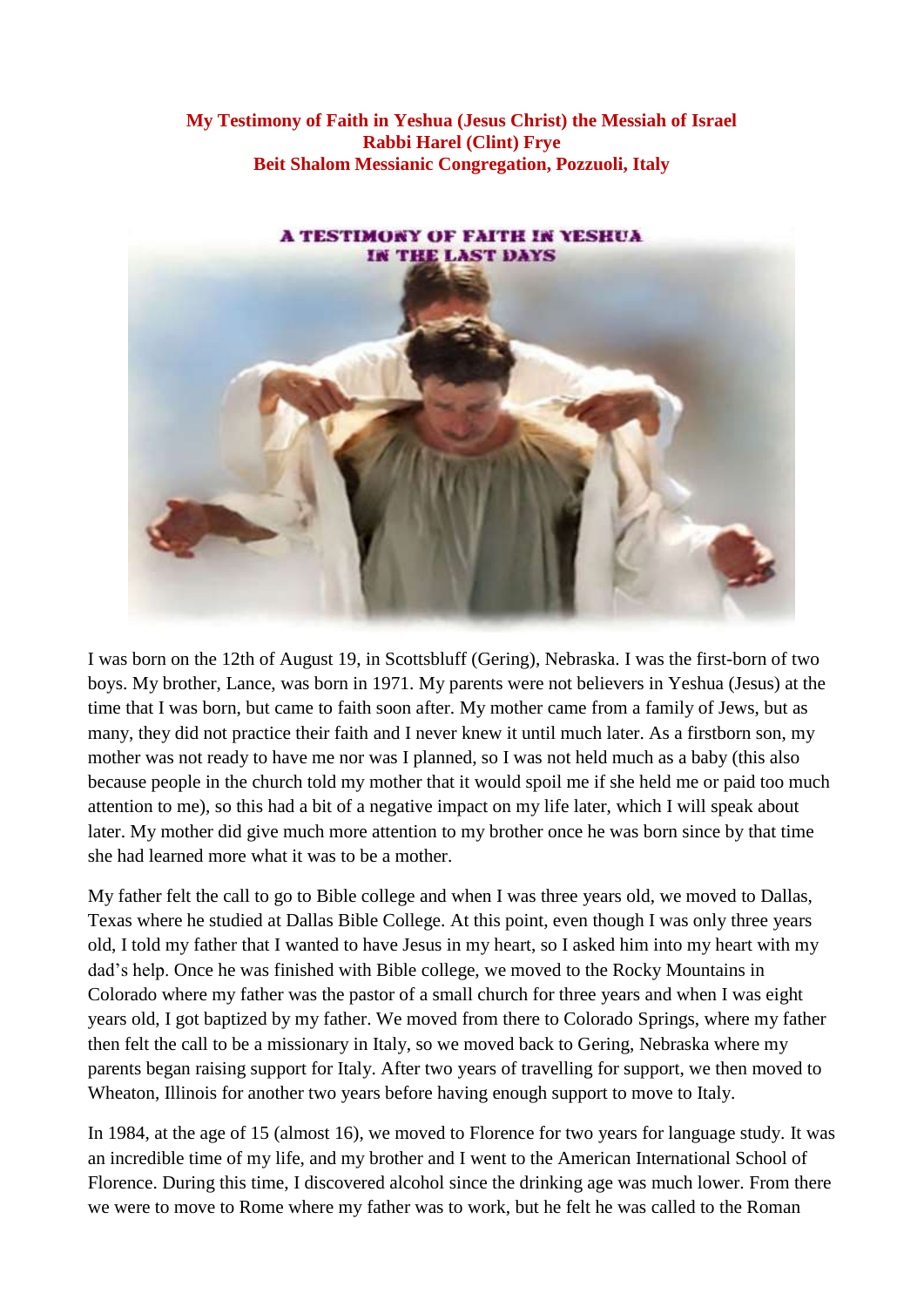Castle area. I had just finished  $11<sup>th</sup>$  grade of High School. Once we were here we learned that the American school in Rome was too expensive to go to, so my parents had no choice but to send us to a Christian boarding school in Southern Germany. In my life I had seen many miraculous provisions from Hashem (God), but this time he truly showed me who he is and how nothing is impossible for him! My parents did not have the money it would take to send my brother and I to boarding school for the next 2 years, which would have been \$32,000.00. When we went to the mission conference that Summer in Holland, my parents brought the prayer request up, and the everyone prayed for them to have the money. Only 15 minutes later someone called from our mission headquarters in Wheaton to tell my parents that they had just received a check in the mail for \$32,000.00!

My parents spent the next 2 years planting a church in the Roman Castle area while my brother and I went to school in Germany, coming home during Christmas, Spring and Summer breaks. It was a very special time in my life where the students were family and most of us lived in dormitories.

In 1988, I had just finished High School and that Summer we went back to the United States for a year of furlough and I got my first job at a robotics plant. My brother had to finish his last 2 years of High School, so my parents decided to stay an extra year before going back to Italy. In the end, they never went back to Italy and my father decided to work for a mission with international students at Colorado State University. But that didn't work out very long. I remember being disappointed with their decision not to go back to Italy, but I had my life to plan. My brother joined the U.S. Army before he was out of High School as a Chinook helicopter mechanic and he would go to basic training as soon as he graduated, so I decided to join too since it seemed like a good way to have a job. I went to basic training in March of 1990 as a Bradley Fighting Vehicle mechanic and once I finished basic training and mechanic school at Fort Know, Kentucky, I was stationed in Bamberg, Germany with the  $7/6<sup>th</sup>$  Infantry in September of 1990 and the wall in Berlin came down officially in October. During the Summer of 1990, the United States had begun to occupy Saudi Arabia due to Iraq invading Kuwait. I was worried that I would end up going, but everyone said that I would be safe because we were needed in Germany to fight Communism. That suddenly became obsolete once the wall fell and we received orders to go to Saudi during Thanksgiving week. We flew to Saudi on Christmas Eve.

During this time in the Army, I knew my faith in Jesus, but I was not living exactly the way I should. While not doing many things that most soldiers do, I was drinking very heavily, which on the evening before flying to Saudi, I ended up punching something and breaking a bone in my right hand, but I didn't know about it until the next day. On the flight, I was promoted while sitting shoulder to shoulder and we landed just at about 11:30 at night. Christmas day was a mix of many feelings. I discovered that my hand was broken and had to have a cast put on my hand. This was not good since I discovered later that I could not put on my protective gear in case of a chemical attack, so I had the cast removed before my hand was completely healed.

During this time, many strange things happened to me. I was transferred to another company where I became the driver of an M88 Recovery Vehicle. It was the oldest of 8 in the unit. During the ground war, which only lasted a few days due to the extensive air attacks, I remember never really feeling afraid. I knew that Hashem was with me. There was, however one night when I had to follow my captain in his HUMVEE to get one of our vehicles that had broken down, and the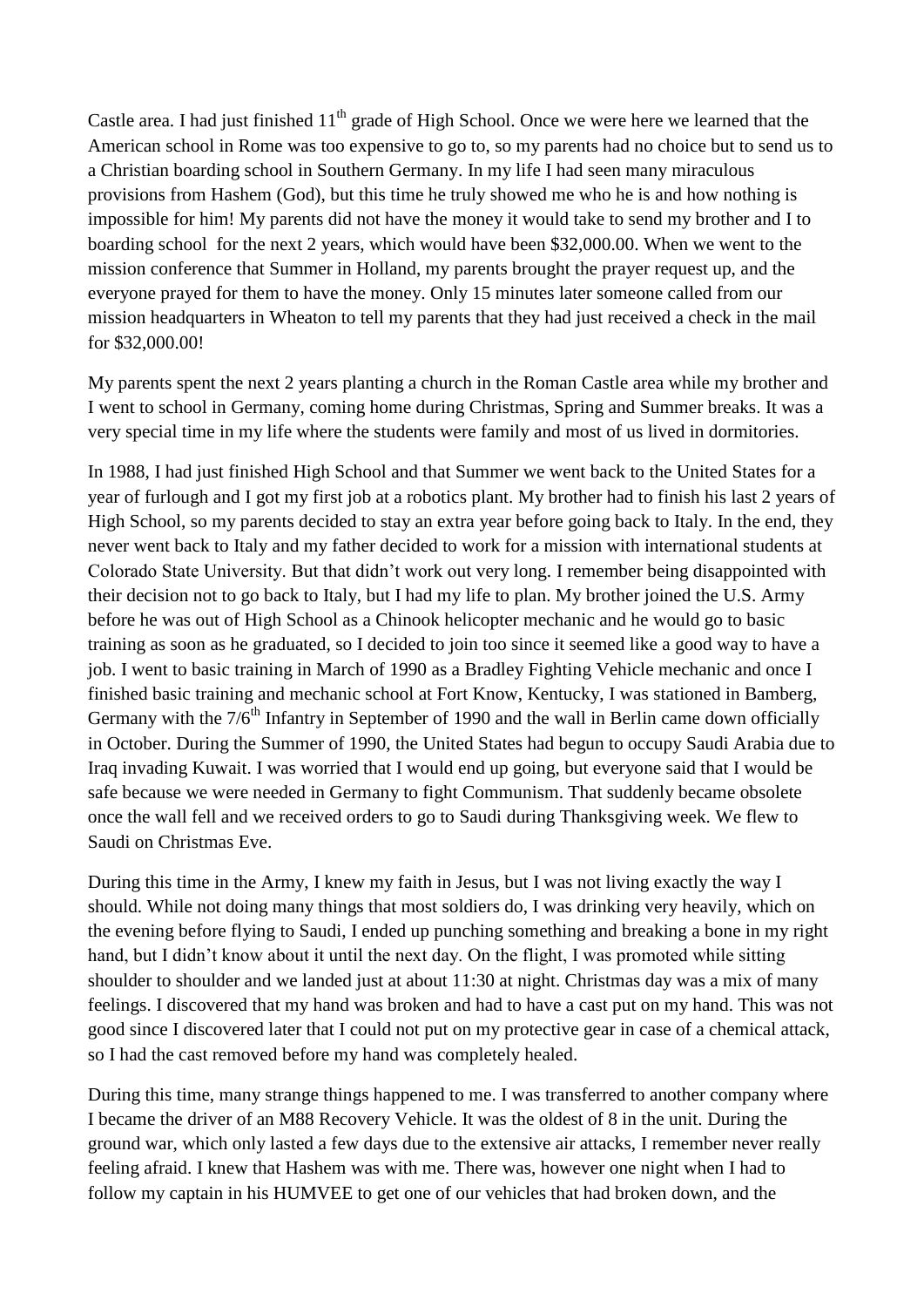captain's GPS was broken. There was no light at all, no moon. We ended up getting lost on the enemies' side in the middle of a minefield. At that point, we could hear the enemy soldiers trying to find us and we were getting ready to set up a perimeter and scout. We were worried about a couple of things, getting killed by friendly fire or getting captured. I remember praying: "God, I know who I am and who I belong to. If you want, I am ready to die, whatever you want." Just moments after I prayed, someone found us by shear miracle, since we were not able to give our position, nor were we visible except with night vision goggles.

Another episode involved crossing back over the Saudi border once Cease Fire was declared. We were all sitting around waiting to move on to our camp destination, when suddenly a General landed in his helicopter and walked over to my vehicle and ordered us to go back into Iraq and recover a down M1 tank. There was only one problem, we had cracked a cylinder and were losing oil by the gallons. When I told the General this and that there were many newer M88 vehicles, he said "I don't care! It's an order!" We made it to the broken down tank and hooked up and drove about 1 mile before losing all of our oil and melting the engine. We had to have two flatbed trucks come and get both vehicles, and when we got back, we ended up burying both vehicles under the sand. We were the last 2 vehicles to leave Iraq out of the whole division!

In all of this time, I just thought about why Hashem was always choosing me to do these things, why did he have me be the one to get lost, to be the last one out of Iraq? Simply, to show me his provision, his protection, his choosing and many years later, after many trials and loss, his calling. Once we got back to Germany, we deactivated the base, and I was sent to Fort Carson, Colorado where I was in a Cavalry unit and became a captain's driver, again, I didn't know why I was chosen, but it ended up being great!

While I was at Fort Carson, in 1993, I received a phone call from Kentucky, where my brother was stationed. He had been in a serious car accident and was on life support, not expected to make it through the night. I was able to get a week's leave and fly the next day. I remember looking at my only close friend that I had growing up and crying. He was in a coma. I was in Tennessee for the next three weeks with my parents until we knew that he was stable, still in a deep coma. It took him over 3 months to slowly come out of the coma and he was eventually medically retired at 100%. My brother could never work again, but he did fight to get better, and prayed for Hashem to heal him.

Also, during this year, my mother began having memories of being abused as a small child and was going through a lot of difficult times, therapy etc. My parents had stopped going to church altogether for about 2 years, but my father still stayed close to Hashem.

After leaving the Army in 1994, I moved back to Fort Collins, Colorado, and in 1995 to Italy, where I was able to miraculously find work at a hotel outside of Rome at nights. I lived there for 3 1/2 years until, in May of 1999, I received another phone call from my father not long after I got to work. My brother had passed away from a self-inflicted gunshot. I returned to the United States for his funeral. From there, I had discovered that my mother had left my father due to the extreme difficulties of her life.

I moved back to the United States so that I could be close to my parents, especially my mother. During this time, my mother had many problems, not just from her past as a child, but with my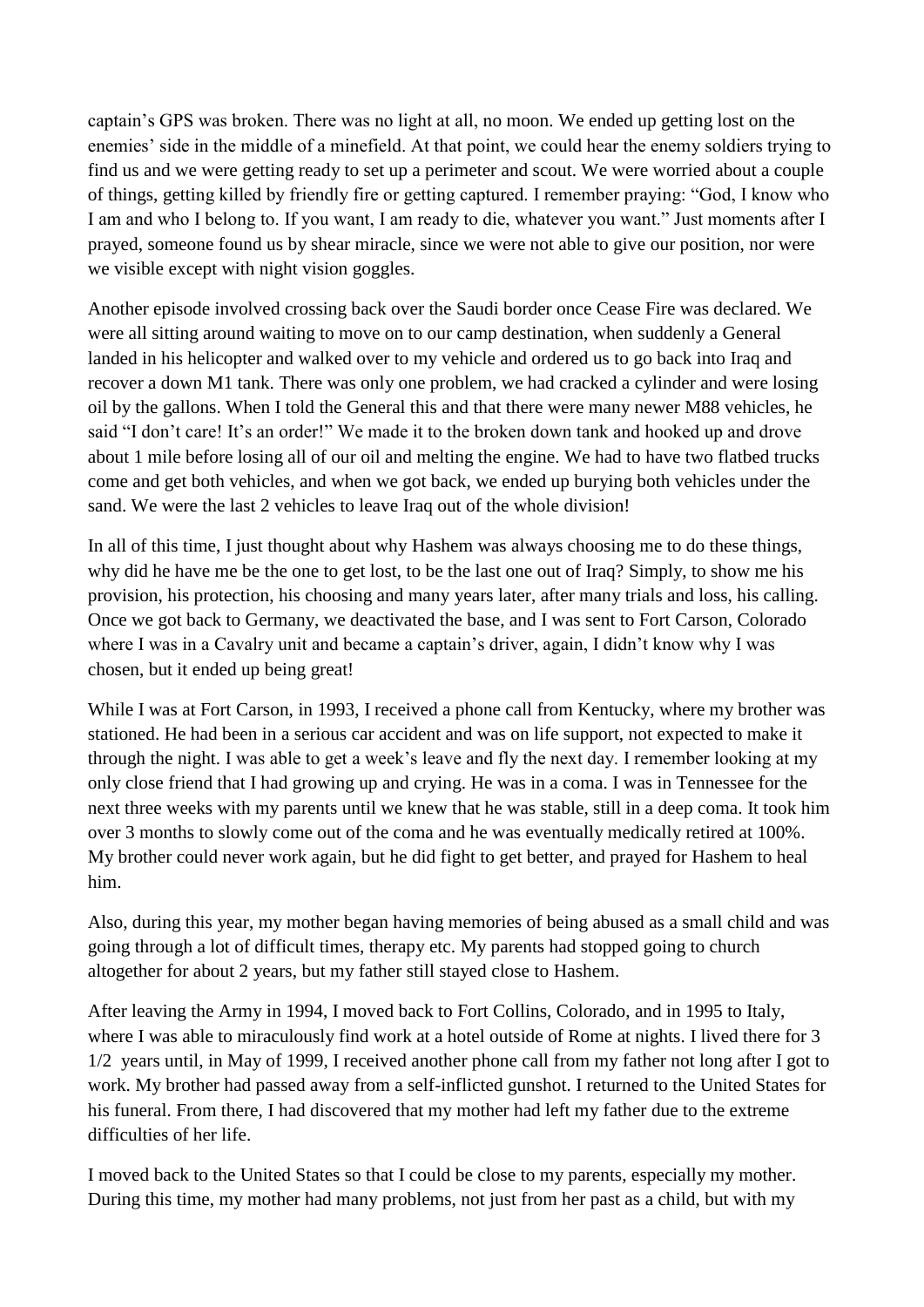brother's accident and death 6 years later. She was the one who found him on his bed. She even stated at one point that he had been her favorite of the two. This hurt a lot, but I pretended that it didn't bother me.

I had many jobs and could not stay stable for very long. I began to go to church and seeking Hashem's will for my life. Around 2004 I was working with developmentally disabled adults and one day one of my coworkers invited me to go to her church with her and her boyfriend. I had no idea what it was, but it was on Friday evenings. It was a Jewish Messianic congregation that was meeting in Greeley, Colorado at the time. I just remember the wonderful dancing and the freedom in the Spirit, things I had never seen in any church, especially the old fashion ones that I grew up in. Later I had discovered the Vineyard church which was much better than the lifeless ones that I was used to. I started going on a regular basis, plus they had services on Sunday too, so I would go to those when I could. I even got baptized for the second time in my life. I just felt it was the right thing to do, as if something had been missing.

As the years passed, I would sometimes move away from Colorado, only to find myself back there. Each time, I would go to the Messianic congregation.

Since I was a disabled veteran, I eventually got diagnosed with PTSD (Post Traumatic Stress Disorder) from the Gulf War, and was put on many medications, antidepressants, antianxiety, sleeping pills and medication for ADHD (Attention Deficit Hyperactivity Disorder). On top of all of this, I was still drinking a lot, which is NOT a good combination with the above mentioned medications!

In 2007, I finally decided that I wanted to go to school to get a degree in Architectural Drafting and Design, so with the Veterans Affairs' help, I was able to go to school for free and I loved it! I specialized in an Architectural 3D Program called Revit, which I hated at first, but the Ruach Hakodesh (Holy Spirit) told me to keep going. I figured it would be used to open my own Architectural drafting company. My dream was to design underground and earth berm homes for the end times. Little did I know what it would really be for!

I graduated in May of 2010, and at the same time, I was going through a very difficult time in my life, suffering from depression and the medication was only making things worse, along with the drinking. In the Summer, I had no place to live, so I moved in with my father for the time being. When I asked him what Hashem wanted me to do, he told me what to do, but when I said that I didn't believe him, he said that he knew I would say that and that Hashem was going to have me take the more difficult road. In October of 2010, my father ended up selling his house and moving to another state, so this left me with nowhere to go, so I moved to Denver in hopes of finding work and stability. In December I lost everything I had. I hit rock bottom and had only a backpack and another bag of my things. I wanted to commit suicide. The only thing that kept me from doing it was thinking of my brother and not wanting to put my parents through that again. I knew it would have destroyed them. Also, I heard this voice inside of me that said "I have better plans for you."

At this point, I could no longer get my medications, so I was detoxing and didn't know it. Everything was pinning around and I was very afraid. I cried out to Hashem for help! I ended up finding 2 books that changed my life FOREVER. Both of them were written by a man named Merlin Carothers. One was "Prison to Praise" and the second one was "Power in Praise". These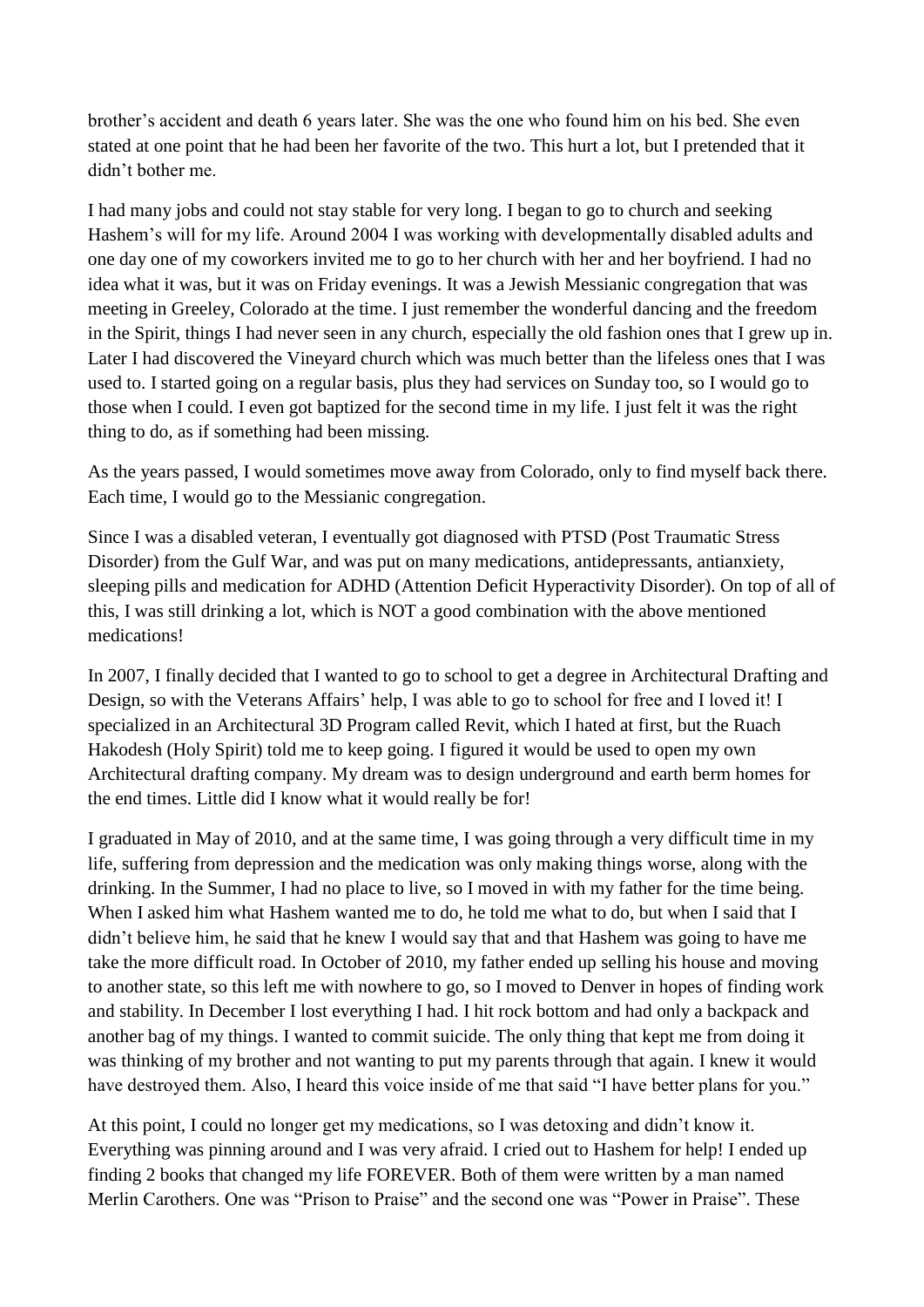books showed me the power of praising Hashem for ALL situations, good and bad, and how just by doing this, it could change my situation entirely, or give me the grace and calm to get through. After just about 2 weeks, I was finally off of all of my medications forever! I also realized that I needed to get help for my drinking.

Hashem showed me how I had been using it to try to cover up my pain, especially for my mother's rejection, and how Hashem is my true Father, just like King David said in Psalm 27:10 "Though my father and my mother forsake me, Adonai will take me in." It was incredible! I no longer felt the need to get drunk.

After going through a time of homelessness, in the Summer of 2011, I finally asked Hashem what was happening, what his will was for my life, why was I so in love with Israel and the Jews. He told me so many things. He said that he wanted me to return to Italy, that he had a wife for me and that I was a Jew. I discovered the Jewishness of my mother's side, which had never been spoken of. She even told me years before that the famous architect Frank Lloyd Write was her uncle, which I also discovered was a Jew. This explained my passion for architecture! (Later on I discovered my Father's Jewish side).

I was visiting a congregation in New York, USA in the Fall of 2011 where I met my wife. It was so wonderful! We both have the same birthday, 2 years apart, I am an Architectural drafter and my wife an Architect, and we are both Jews! Then we got married on the 13th of April, 2012 in Naples, Italy. We also celebrated our wedding in Sydney, Australia at Hillsong Chapel on the 7th of July 2012 and in Jerusalem at the Succat Hallel on the 9th of September 2012, all on the dates and places that Adonai had told my wife.

Since 2013, I joined my wife in the ministry and we are serving Hashem together in Spirit and Truth, and we daily pray for each other, for unity in the marriage in Yeshua, for alignment to the Messianic Ministry. In 2014 we started a Messianic Congregation called Beit Shalom in Pozzuoli, Italy.

We have also been praying for a child since seven and half years, since we are unable to conceive. He will be born in Israel and raised in Israel and serve at the Temple as it was for Shmuel. As it was for Chana, Shmuel's mother, I pray every day for my children to come: he will be called Immanuel, the one who will serve as priest in the Temple, as a Jew among the Jews, who has been chosen from Hashem as His servant in the Temple. Also Tara and Matthew, which will be orphans that we will adopt through the foster home called Malva Italia which we pray to open in Jerusalem, Israel.

We know that all these upcoming events, also the Villages (this is why Hashem had told mt to keep going with Revit, so the Villages could be rendered in 3D) to be built in Israel and the nations will be miracles as He has done miracles in our lives to bring us together after all these years and all we have been through, using us for His Glory from Italy to Israel and from Israel to the nations. He is faithful and He always answers our prayers. His Word is true and never fails.

I pray that all women and men, which have lost heart, when reading this testimony of faith in Yeshua, may receive a new hope and future through Yeshua the Messiah. He is our Savior, Deliverer, Counselor and Lord of our lives. I pray your lives may be completely restored in Yeshua's name and fulfilled in His calling. In Yeshua's Mighty name, amen.